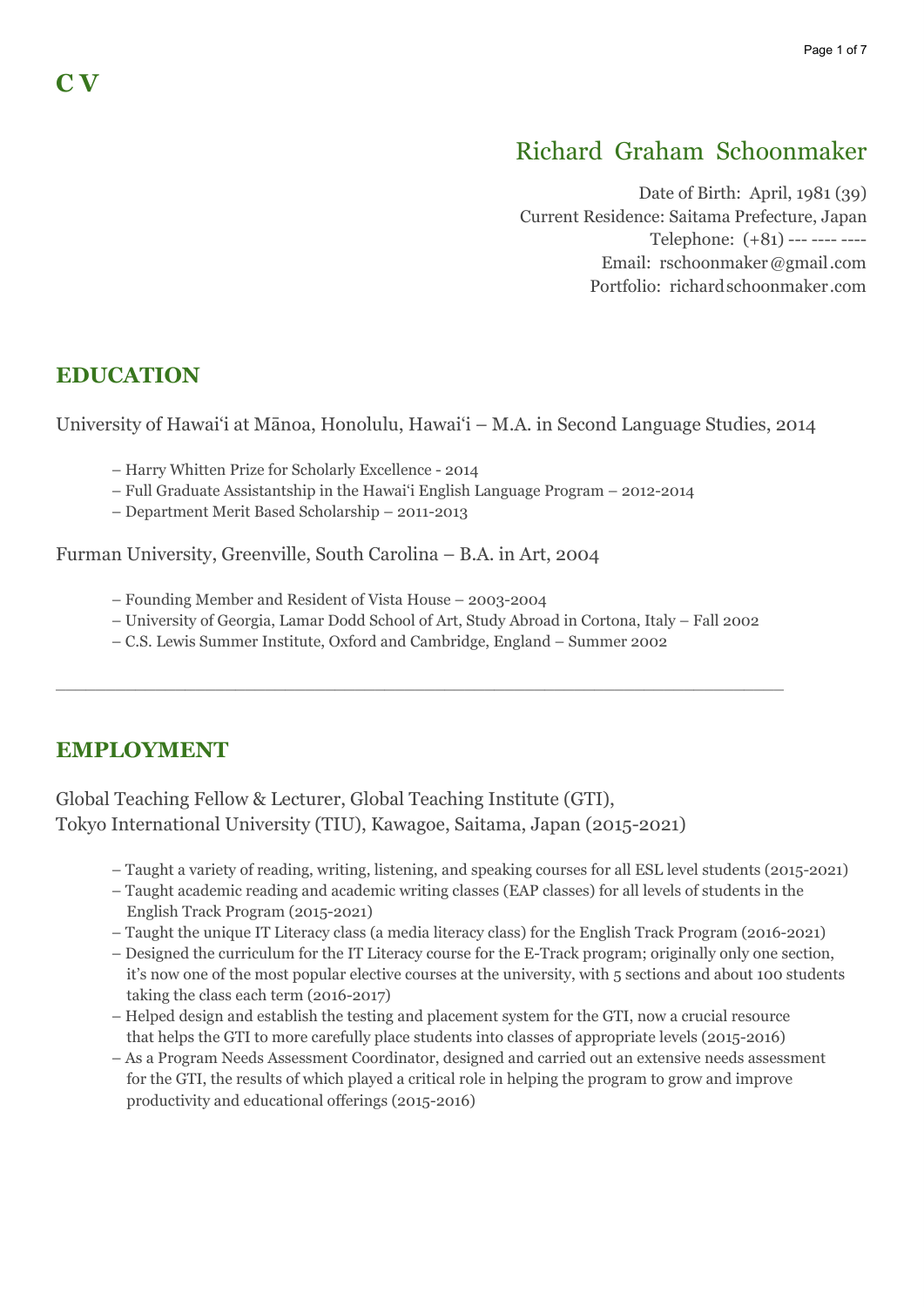### **EMPLOYMENT** (continued)

### Specialist in Technologies for Second Language Programs, Tokyo International University (TIU), Kawagoe, Saitama, Japan (2016-2020)

- Helped lead the GTI in planning, decision-making, and creative problem solving for the numerous adjustments to online learning environments and the coinciding teacher training that was necessitated by the recent coronavirus pandemic (2020-2021)
- Helped manage and designed materials for GTI social media accounts during the pandemic (2020-2021)
- Designed and built the crucial system for managing the lending of laptops from the English Plaza of the GTI, including data collection and analysis, a system that lends hundreds of laptops to students every week (2019-2021)
- Designed and built the system for managing sales, record keeping, inventory, and data collection for refreshments in the Oregon Cafe of the English Plaza (2018-2021)
- Designed and built numerous Web 2.0 resources for classes in the GTI; when combined with the webpages of the GTI Website and GTI Handbook, these websites now have more than a million views (2016-2021)
- Designed and managed the data collection and data analysis methodologies for the GTI; these data analyses helped to increase productivity significantly in the English Plaza (2016-2020)
- Designed and built a website for the faculty of the GTI The GTI Handbook (https://gtihandbook.com/) This website has played a significant role in helping to manage the recent growth of the GTI, and its resources are essential to the administration and curriculum development practices of the GTI (2016-2020)
- Designed and built a website for students of English at TIU The GTI Website (https://tiugti.com/) This website and its resources provide essential services for managing attendance and data-collection for the English Plaza at TIU; furthermore, it provides educational resources and community building resources to facilitate the goals of the English Plaza and program learning outcomes of the GTI (2016-2020)
- Played a central role in building, designing, and managing the social media resources for the GTI, including the design and management of digital media resources (2016-2021)
- Designed and built the crucial systems for managing reservations, attendance, data collection, and data analysis for the Group Learning Spaces and Study Booths of the English Plaza of the GTI (2016-2021)
- Managed hardware and software for the English Plaza and provided valuable guidance and leadership for the purchasing and acquisition of hardware and software for the English Plaza, including tablet computers and software for the tablet computers of the English Plaza of the GTI (2016-2021)

### Instructor & Technology Specialist, Hawai'i English Language Program (HELP), University of Hawai'i at Mānoa, Honolulu, Hawai'i, USA (2011-2014)

- Helped increase enrollment numbers significantly during 3 years with the program (2011-2014)
- Taught reading, writing, listening, and speaking courses for all levels (2011-2014)
- Trained HELP instructors in the use of technologies for second language teaching (2012-2014)
- Trained students in the use of technologies for improving second language learning (2012-2014)
- Helped design and develop curriculum (2012-2014)
- Developed several technology resources for the program (2012-2014)
- Served as webmaster for the HELP website: manoa.hawaii.edu/eslhelp/ (2013-2014)
- Created digital resources and materials for students and instructors (2013-2014)
- Led and carried out most of the work for the design and creation of the HELP website (2012-2013)
- Served as the special English instructor for the professional development program for the Chinese Academy of Tropical Agricultural Sciences (CATAS), hosted by the College of Tropical Agriculture and Human Resources (CTAHR) (Fall 2012)
- Provided technological support and led a workshop for the Eiken Foundation (of Japan) English Teachers Training Course (2012年度 英検 ハワイ⼤学英語教員研修) (Summer 2012)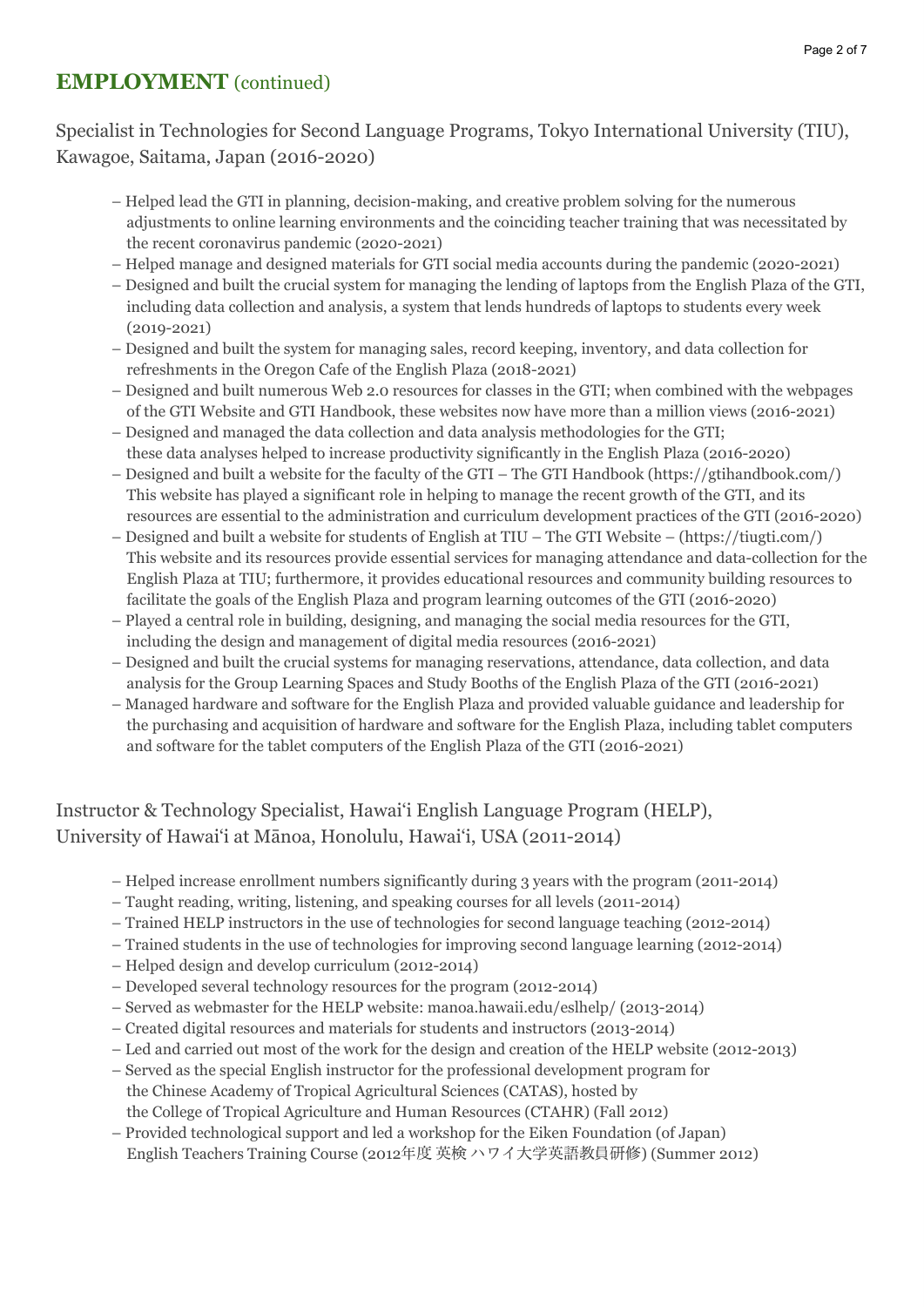### **EMPLOYMENT** (continued)

Assistant Language Teacher, Karatsu City Board of Education, Karatsu City, Saga Prefecture, Japan (2004-2009)

- Taught elementary school English classes and junior high school English classes (2004-2009)
- Regularly led teacher-training workshops at educational conferences in Saga Prefecture (2005-2009)
- Created teaching materials and designed activities for English teachers in Saga Prefecture (2005-2009)
- Cofounded and led Karatsu City's Many Hands Group for English Teachers (2008-2009)

 $\Box$ 

- Served as coordinator for the Saga Prefecture Summer English Activities Seminar (2005-2008)
- Helped develop curriculum for young language learners (2007-2008)
- Served as the special coordinator for the Saga Prefecture Summer English Activities Seminar (2007)

## **VOLUNTEER TEACHING**

Volunteer Teacher of English as a Second Language, Heller Service Corps, Greenville Literacy Association, Greenville, South Carolina, USA (2003-2004)

– Taught English as a second language to students of all ages from many different countries

 $\Box$ 

### **PUBLICATIONS** (Peer Reviewed Research & Instructional Materials)

Schoonmaker, R. G. (2016). GTI Website. Global Teaching Institute of Tokyo International University. Available online:<https://tiugti.com/> (published by Tokyo International University)

Schoonmaker, R. G. et al. (2016). GTI Handbook Website, Global Teaching Institute of Tokyo International University. Available online:<https://gtihandbook.com/> (published by Tokyo International University)

Schoonmaker, R. G. (2015). A blended learning approach to reading circles for English language learners. Second Language Studies Papers. Volume 33(1).

Schoonmaker, R.G. et al. (2012) HELP Website, Hawai'i English Language Program, University of Hawai'i at Mānoa. Available online:<https://manoa.hawaii.edu/eslhelp/> (published by the University of Hawai'i at Mānoa) (current version modified slightly by others)

 $\Box$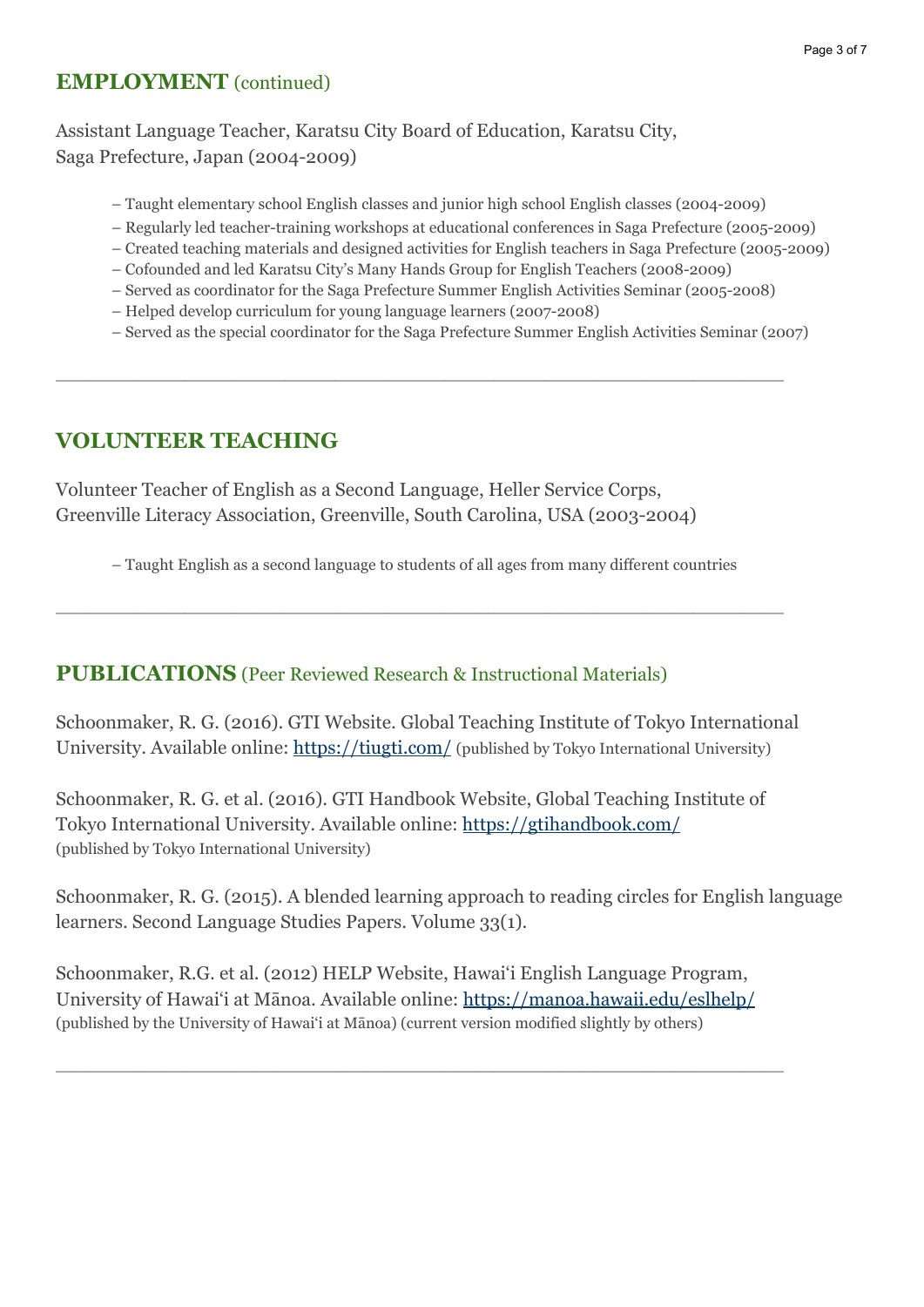# **ACADEMIC PRESENTATIONS**

Schoonmaker, R.G. – Essential Tech Resources for the 6 Principles of TESOL – Principles, Pedagogy, and Practice – HI TESOL Annual Conference – Hawaii, USA – February 13th, 2021

Schoonmaker, R.G. – Increasing your Presence when Teaching Online – GTI MyShare Presentations – Tokyo International University, Saitama, Japan – October 7th, 2020

Schoonmaker, R.G. – Tech Workshops: Essential Synchronous and Asynchronous Technologies for Teaching ESL – Tokyo International University, Saitama, Japan – October 3rd and November 14th, 2018

Schoonmaker, R. G., and Zheng, D. – Synchronous and asynchronous co-annotation in hybrid reading circles for second language learners. – Finding Common Ground: Ecological, and Cognitive Perspectives on Language Use. – University of Connecticut, USA – June 12-14, 2014

Schoonmaker, R.G. – Technologies for Teaching English for Academic Purposes – Hawai'i English Language Program – University of Hawai'i at Mānoa – August 16, 2013

Schoonmaker, R.G. – Working with Assistant Language Teachers – Eiken Foundation (of Japan) English Teachers Training Course (2012 年度英検ハワイ⼤学英語教員研修) – University of Hawai'i at Mānoa – August 8, 2012

Schoonmaker, R.G. – Technologies and Activities for Enhancing English Classes – Saga Prefecture Conferences for English Teachers – Several Presentations from 2005 to 2009

 $\Box$ 

# **MINOR PUBLICATIONS**

Schoonmaker, R.G. [@tiugti]. (2020, December 7th). The Gift of the Magi: Intermediate Graded Reader. Global Teaching Institute (GTI) of Tokyo International University (TIU). Available online: <https://www.instagram.com/p/CIfeOpxhplY/?igshid=15ky2jchhs0go>

Schoonmaker, R.G. [@tiugti]. (2020, August 4th to November 13th). The First Five Stories of Beatrix Potter: Intermediate Graded Readers. Global Teaching Institute (GTI) of Tokyo International University (TIU). Serial publication available online: <https://www.instagram.com/p/CDd5fnABelv/?igshid=2l58fl527ra4>; https://www.instagram.com/p/CFjeSqHBU-9/?igshid=1c6ig63i95h7; <https://www.instagram.com/p/CGIVHL8hUPj/?igshid=153cz1zdnjrrn> ; <https://www.instagram.com/p/CG9MzYDBucq/?igshid=avdj3r4jk2r2> ; https://www.instagram.com/p/CHhP-\_htec/?igshid=18jfmzpf7ql2k.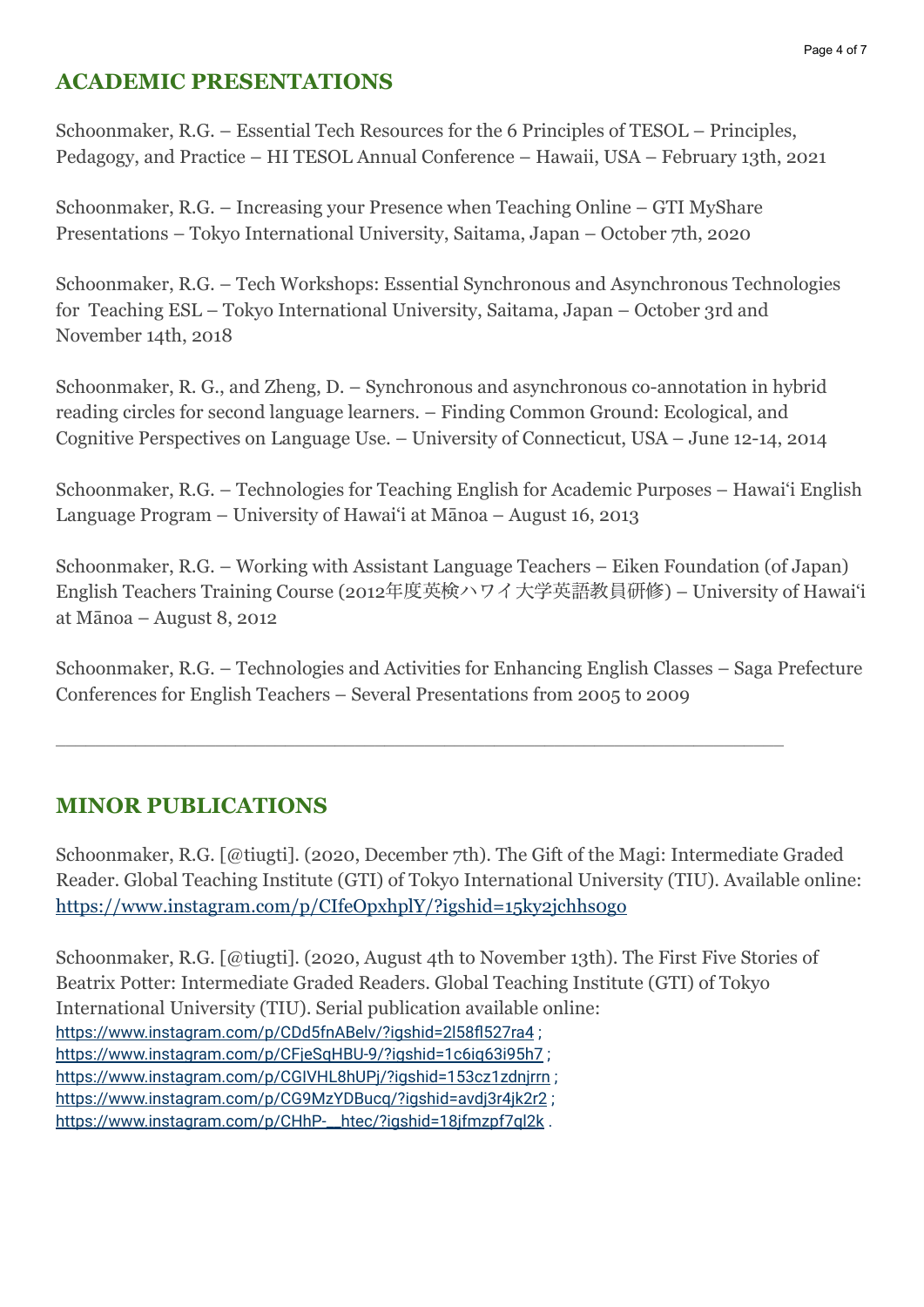### **MINOR PUBLICATIONS** (continued)

Schoonmaker, R.G. (2018). Tech Lit (TL): IT Literacy Website. Global Teaching Institute (GTI), Tokyo International University (TIU). Available online:<https://tiu.technology/>

(In addition to the items above, I have self-published numerous digital media resources to support the study of English as a second language, and I have created numerous resources as part of other publications; combined, these videos and other materials now have more than 100,000 views and/or downloads)

## **HONORS, AWARDS, & RECOGNITION**

Harry Whitten Prize for Scholarly Excellence, Department of Second Language Studies, University of Hawai'i at Mānoa – May 2014

 $\_$  , and the state of the state of the state of the state of the state of the state of the state of the state of the state of the state of the state of the state of the state of the state of the state of the state of the

Full Graduate Assistantship in the Hawai'i English Language Program (HELP), Department of Second Language Studies, University of Hawai'i at Mānoa – 2012-2014

Department Merit Based Scholarship, Department of Second Language Studies, University of Hawai'i at Mānoa – 2011-2013

Workshop for the Eiken Foundation (of Japan) English Teachers Training Course received the highest satisfaction rating of all of the program's workshops – 2012

 $\Box$ 

# **ACADEMIC ORGANIZATIONS**

Japan Association of Language Teaching (JALT)

Computer Assisted Language Learning (CALL) Special Interest Group (SIG) of the Japan Association of Language Teaching (JALT)

International Association for Language Learning Technology (IALLT)

Asia-Pacific Association for Computer Assisted Language Learning (APACALL)

 $\Box$ 

Hawai'i Teachers of English to Speakers of Other Languages (HITESOL)

Distributed Language Group (DLG)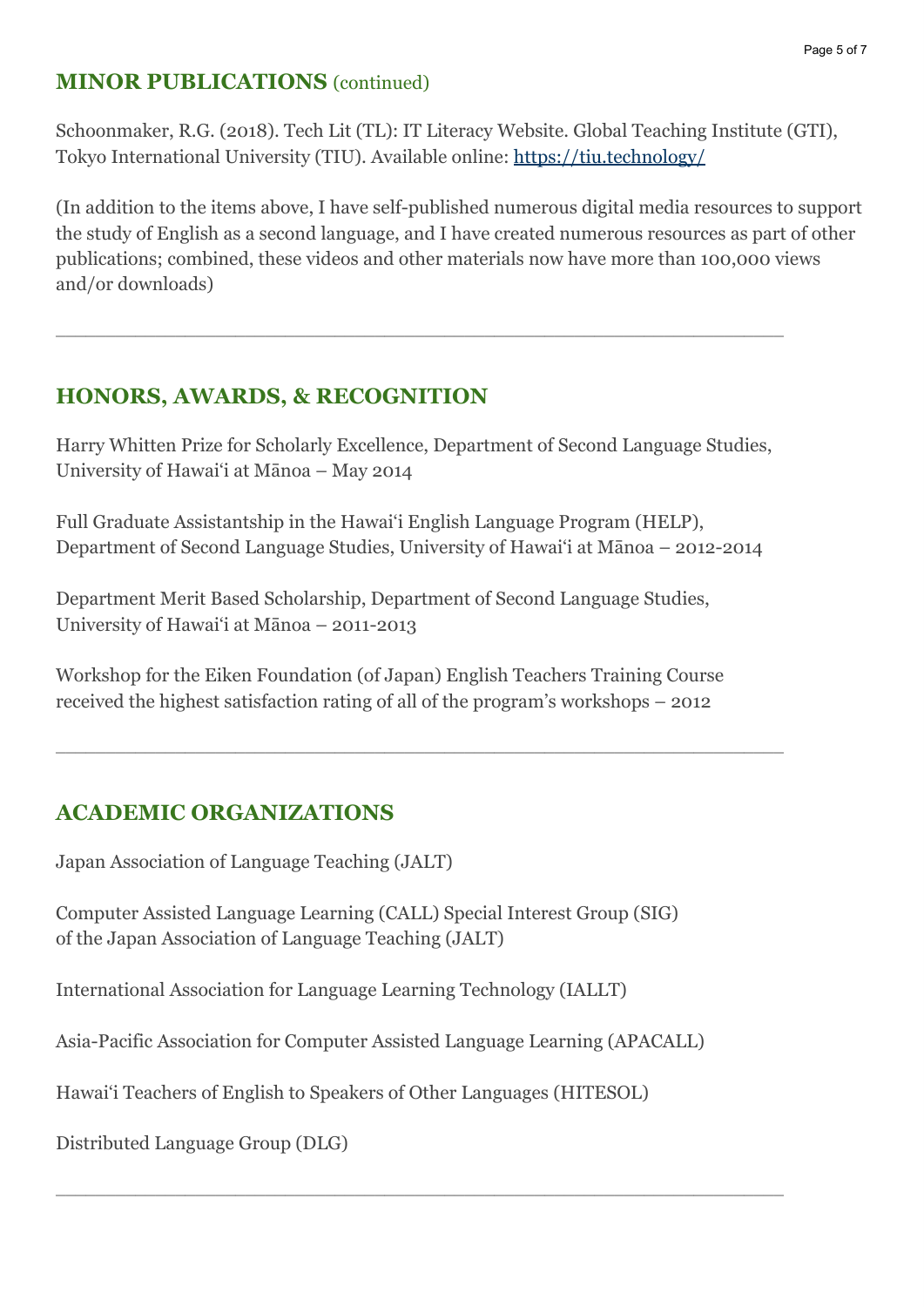### **SKILLS**

#### **Teaching English as a Second Language**

– English for Academic Purposes, Blended/Hybrid Learning, Extensive Reading, Media Literacy Speaking & Listening Skills, Reading & Writing Skills

#### **Educational Technology**

– Computer Assisted Language Learning, Mobile Assisted Language Learning, Web 2.0 Technologies

#### **Coding for Web**

– HTML, Javascript, CSS, Google Apps Scripts

#### **Data Collection & Data Analysis**

– Cloud-Based Resources, Real-Time Data Visualization, Data Security, etc

#### **Curriculum Design & Curriculum Development**

– English for Academic Purposes, English as a Second or Foreign Language, Blended Learning, Distance Learning, Technologically Enhanced Curriculum Design, ESL Media Literacy

#### **Teaching Multimedia Literacy & Intercultural Media Literacy**

– Multimedia Presentation Design, Critical Thinking for Modern Media, Data Visualization Design, Video Editing Skills, Social Media Literacy, Basic Graphic Design,

#### **Qualitative Research**

– Multimodal Text Analysis, Conversation Analysis, Discourse Analysis, Action Research

#### **Web Design, Graphic Design, and Art**

– Wordpress, Wix, Adobe Creative Cloud, Photography, Apple Software, Etc

#### **Teacher Training**

– Using Technologies to Enhance Second Language Teaching and Learning

#### **Digital Materials Design**

– Websites, Tablet Computers, Keynote, Powerpoint, Google Tools, Social Media Tools

#### **Intercultural Communication**

– East Asian and European Countries, Multimodal Communication, New Literacies

#### **Public Speaking & Presentation Media Design**

– Advanced Presentation Design, Data Visualization, Multimodal Communication

 $\_$  , and the set of the set of the set of the set of the set of the set of the set of the set of the set of the set of the set of the set of the set of the set of the set of the set of the set of the set of the set of th